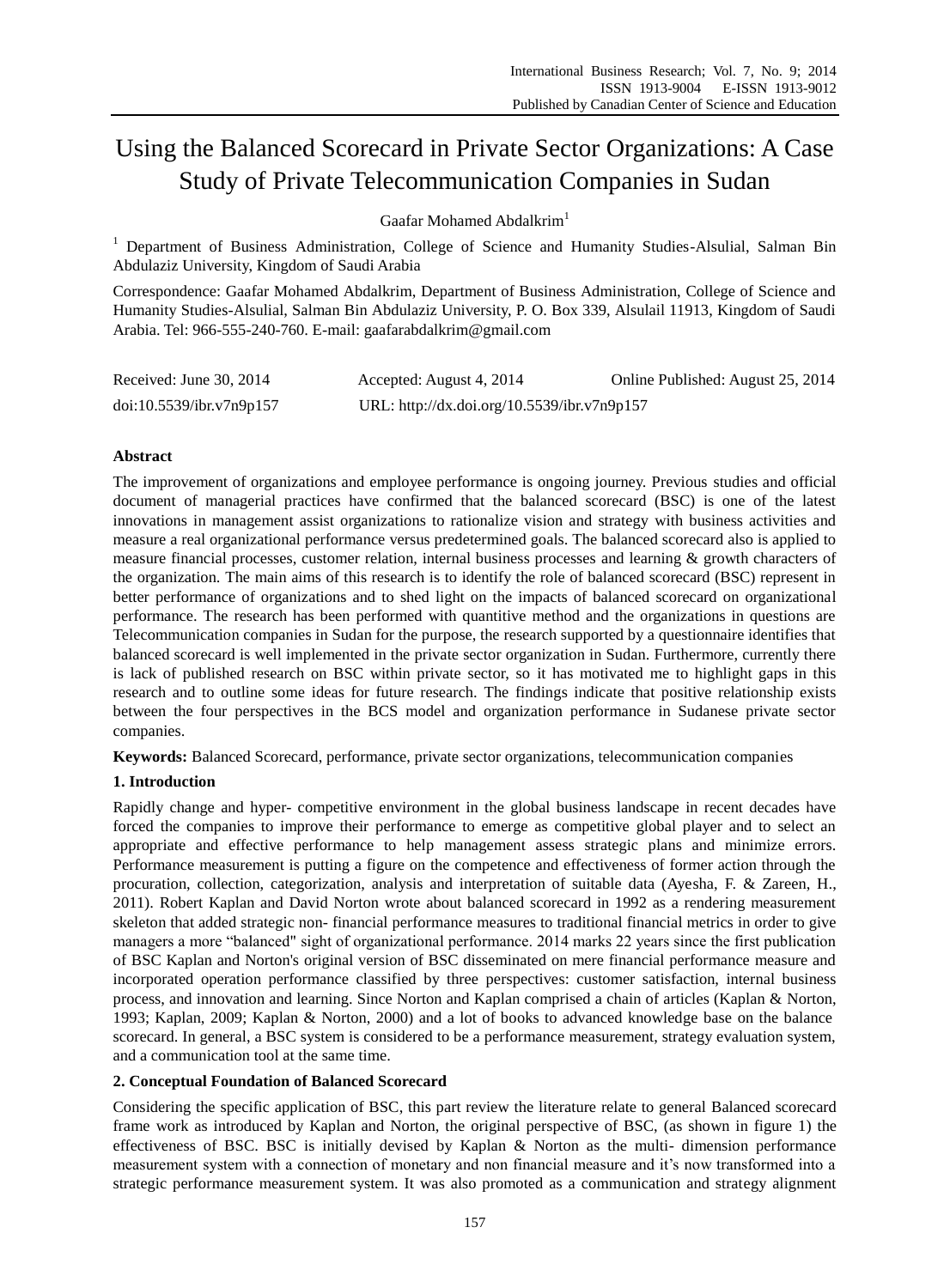tool. It gives the need for organization to manage all its resources and due to increasing amount of competition in the information and technology society. The BSC rapidly developed in recognition of its potential and emerged as a new strategic management system (Butler et al, 1997). For BSC incorporated various important attributes. Translating strategy into operation item, aligning the organization units to the strategy, communicating strategy to employee and providing feedback and learning (Wasaton Chutibhinyo, 2012). BSC as Kaplan and Norton stated propose an answer to the following four questions: (Fawzi et al., 2011).

- 1) How do customers see us?
- 2) What must excel at?
- 3) Can we continue to improve and create value?
- 4) How do we look to shareholder?

The idea of the balanced scorecard is specify in an article that Kaplan wrote in 1992 for Harvard Business Review, along with David Norton, the president of a consulting firm called Renaissance Strategy Group. The article, entitled "The Balanced Scorecard Measures that Drive Performance", began with the idea that what things you can measure is what things you can get. They saw some of the advantages of the balanced scorecard as follows:

- 1) It lends a hand to companies to spotlight on what needs to be done so as to create a "breakthrough performance".
- 2) It operates as combining tool for diversity often disconnected corporate programmes, such as quality, re-engineering, process redesign and customer service.
- 3) It transforms strategy into performance measures and goals.
- 4) It helps break down corporate-wide measures so that local managers and employees can see what they need to do to improve organizational effectiveness.
- 5) Inflection inclusive view that overturns the traditional idea of the organization as a collection of isolated, independent functions and departments.

The fathers of BSC announced that non-financial measure in addition to financial measure must be used to decide and to manage. In 1996 they associated balanced scorecard to organization's strategies, they made four perspectives linked with each other to explain the strategic objectives to tangible objectives and measures. These steps: illustrating and translating vision and strategy, communicating and connecting strategic objectives and measure, business planning and target setting and enhancing strategic feedback and learning. In 2001 they stated five basic philosophies to keep strategy the focal point of organization's management process. These principles are: translating the strategy into operational terms, align the organization to the strategy, make strategy everyone's everyday job, make strategy a continual process, and mobilize change through executive leadership. After these processes balanced scorecard becomes not only a collection of financial and non-financial measurement but also translator of business unit's strategy into a linked set of measures that define both the long-term strategic aim as well as the mechanisms for reaching those purposes.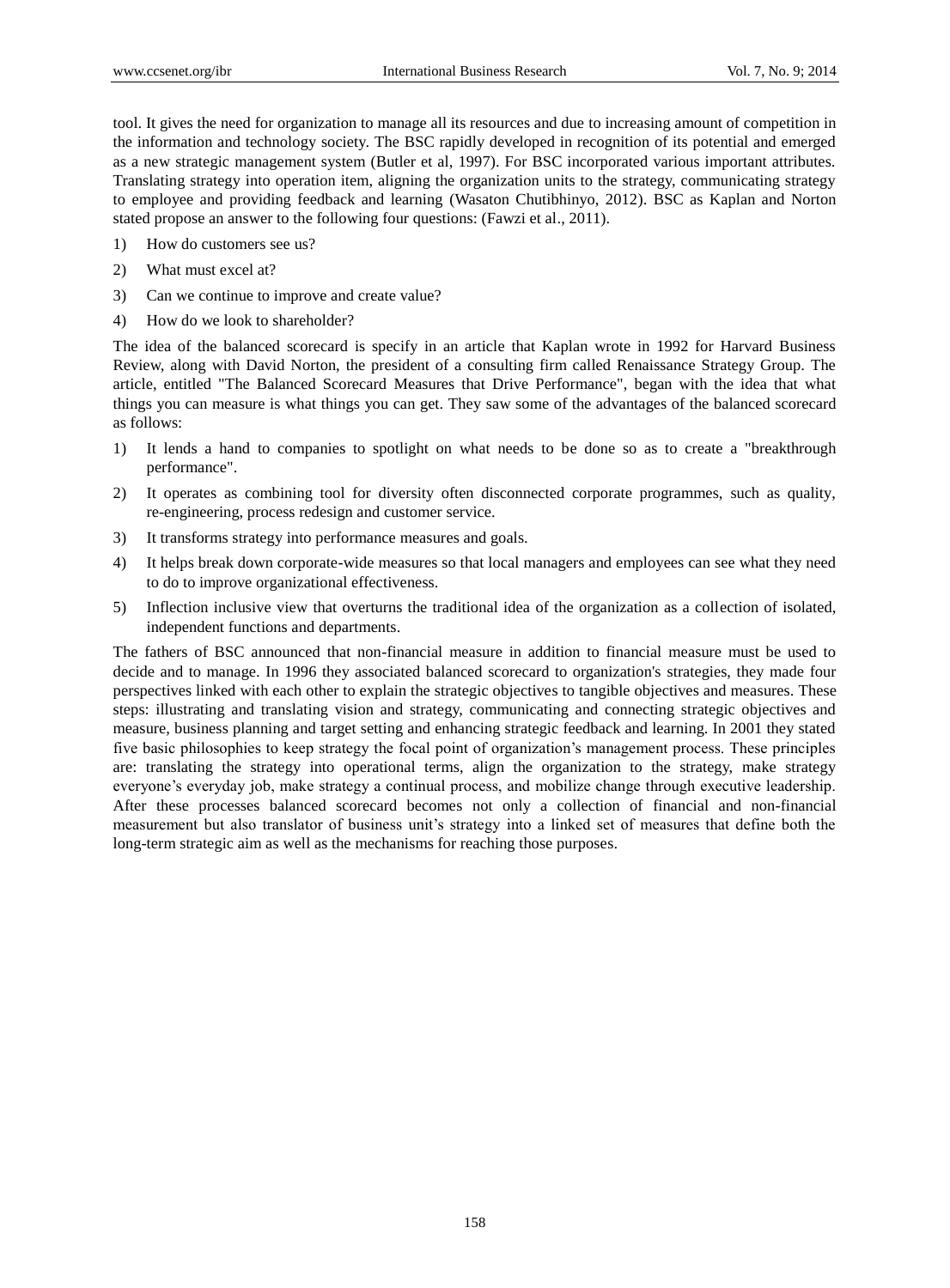

Figure 1. BSC perspective (Robert S. Kaplan, 2008)

# *2.1 The Balanced Scorecard Perspective*

Kaplan and Norton the earliest balanced scorecard diagram acknowledged the following four perspectives: the financial perspective, the customer perspective, the internal business- process perspective and the learning and growth perspective. These balanced scorecard perspectives signify three major stakeholder of any corporation (shareholder, customers and employee), (Kiran Jude, et al, 2006). Every one of these perspectives contain the general principle (what do we want to achieve?), measures (how do we measure?) and aims (realization of principles).

# 2.1.1 Financial Perspective

Financial perspective becomes aware of how the business wishes to be sighted by its share holder (NØrreklit, 2000). It has been noted that the traditional technique of evaluating managerial success and influence but the desires for financial measure is still tremendously strong element to establish success (Niven, 2002). It essentially consist of those measure coping with corporation profitability, (Maltz et al., 2003) recommended the following measures: profit margin, revenue growth, cash flow, net operating income, retune on investment(ROI), revenue per employee, profit per employee, stock price, economic value added (EVA), earning per share (EPS), retune on equality (ROE), and growth in common equality. But these measures are vary from one firm to another and that mean there is no a clear criterion set of financial measure which could be apply across different contextual organizational framework and environment.

# 2.1.2 Customer Perspective

In modern management philosophy there is an increasing realization of the importance of customer focus and customer satisfaction. customer perspective stand for the relationship between an organization and its customer it is an important perspective in helping an organization to improve their financial result also, it define how firms differentiates itself from competitors to attract retain and deepen relationship with targeted customers ( Kaplan & Norton, 2001). Measures for customer perspective address factors that relate to customer satisfaction, such as: customer retention, market share, lead time, defects and customer complains (Inaam, 2012).

# 2.1.3 Learning and Growth Perspective

It aims to identify professions (human capital), system (information capital), and organization state (organization capital). (Ali et al., 2011) those sources represent the roads that any company must construct so as to create and maintain long- term growth and improvement because rigorous global competition requires that firms frequently improve and advance their capability for delivering value to customers and share holders by increasing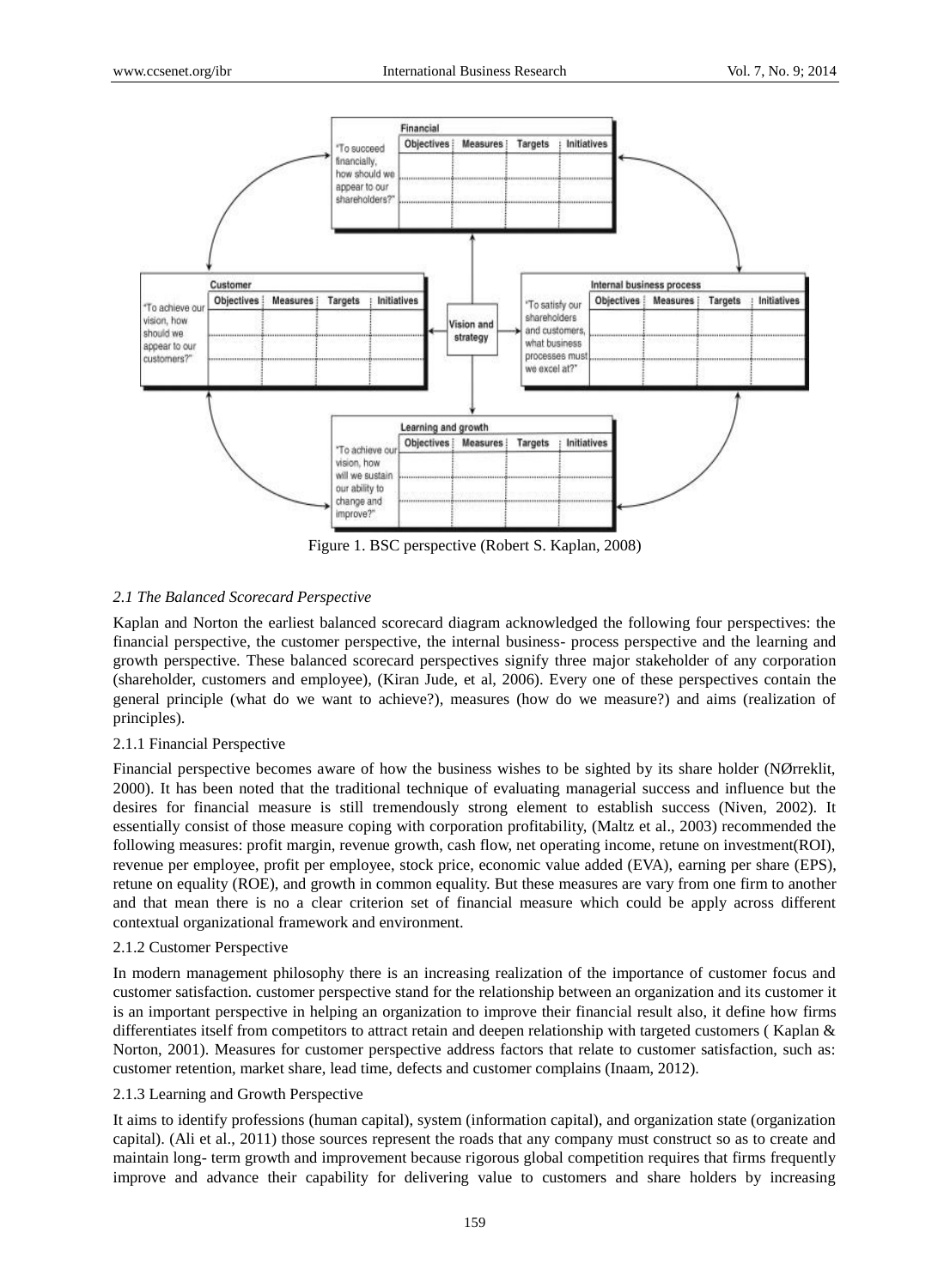investment in these three mentioned sources. Measures for this perspective deal with factors such as member of staff skills, firm leadership, organizational learning, hours of employee training, and employee satisfaction.

2.1.4 Internal Business Process Perspective

Internal business process perspective spotlight on the technique and procedure used inside the organization produced and drive product. It identifies key operational processes in which the organization must excel. It is interesting to note that according to fathers of BSC the market must not be overlooked "internal measures to BSC should be drived from those business processes that have the largest impact on customer"(Carlotta et al., 2012).

# **3. The Objectives of the Study**

The balanced scorecard turns out to be an essential management equipment for the assessment of effectiveness of whole organization. This merely because the BSC describe not only an organization's existing performance but also a driver for its coming years performance so many organizations have implemented the balanced scorecard (BSC) to measure performance and monitor strategy (Willian & Paul, 2005). The main aim of this study is to recognize the influence of applying the balanced scorecard methodologies on organizational performance, so we stared those following objectives.

- 1) To identify challenges in implementing the BSC on Telecommunication companies in Sudan as one of developing countries.
- 2) To study the concept of BSC. And to create an increasing awareness in organization regarding effective balanced scorecard.
- 3) Contribute to the future development and provide a basis for future research in Sudan and other developing countries.

# **4. Importance of the Study**

This study stems its importance from the following reasons:

- 1) The study will break new ground in balanced scorecard field especially for private sector telecommunication companies in Sudan as there is scarcity of research in this field.
- 2) It examines the use and implementation of balanced scorecard in telecommunication companies.
- 3) The findings of this study will be valuable for other private firms that wish to use the balanced scorecard model to measure their performance, and to create a better understanding for balanced scorecard.
- 4) The outcome of the study will be valuable for academicians; they can gain insights and ideas for future research.

# **5. Research Hypotheses**

So as to reach the objectives intended for this study, the subsequent research hypotheses are stated based on the revelation in the review of literature relating to the balanced scorecard and organizational performance.

- A considerable positive relationship exists between financial perspective in the BCS model and organization performance in Sudanese private telecommunication companies.
- A considerable positive relationship exists between customer perspective in the BCS model and organization performance in Sudanese private telecommunication companies
- A considerable positive relationship exists between internal processes perspective in the BCS model and organization performance in Sudanese private telecommunication companies.
- A considerable positive relationship exists between learning  $\&$  growth and organization performance in Sudanese private telecommunication companies.

# **6. Research methodology**

# *6.1 Sample*

The research population is the group of people, organizations, or any other collection of substance under consideration for a research purpose (Jehad, 2011). The population of this research is made-up of all telecommunication organizations in Sudan, the study covered the capital of the country .The respondents were managers of telecommunication organizations.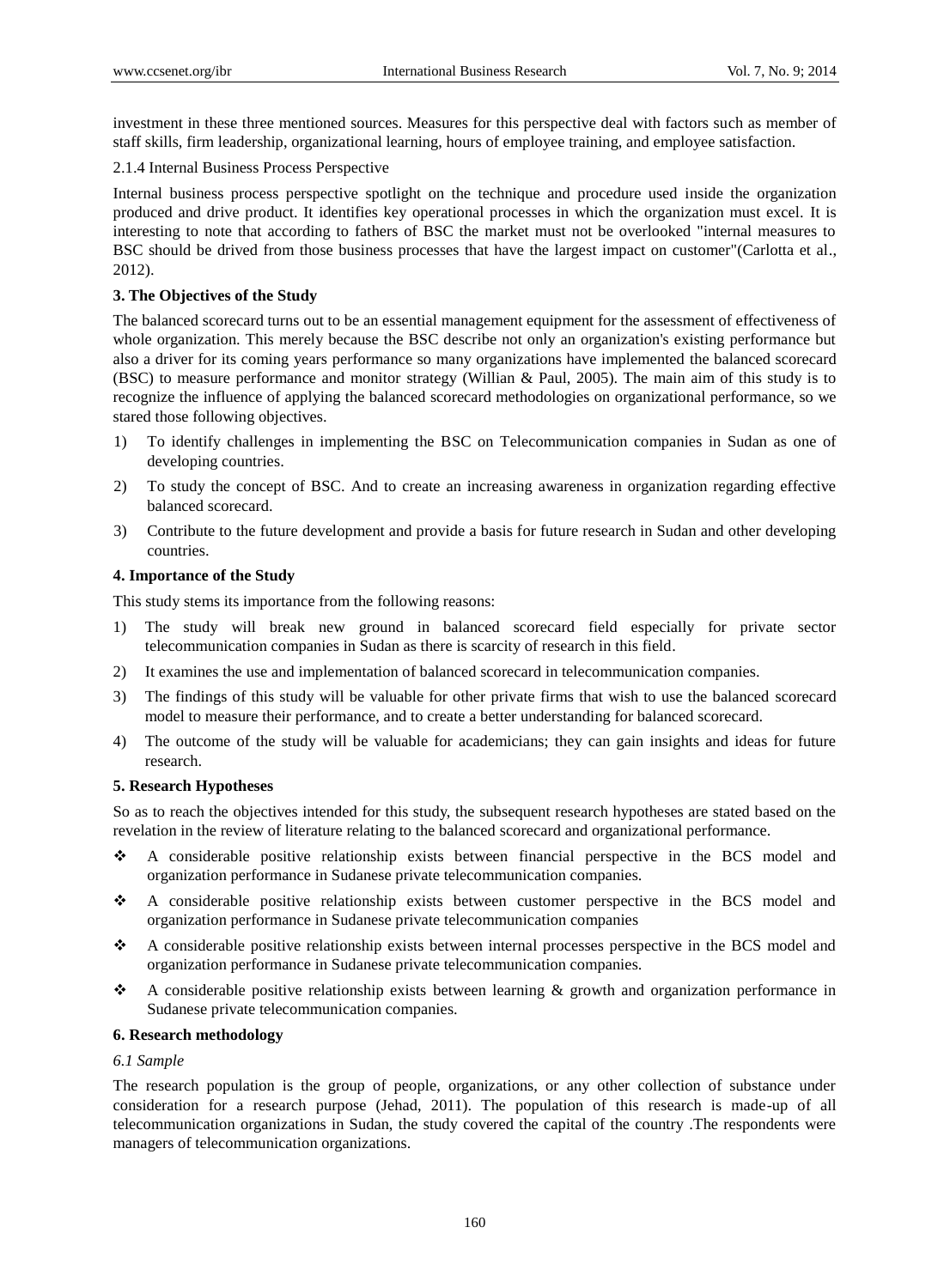# *6.2 Data Collection*

To achieve this research, primary and secondary sources were used. Total of (100) questionnaire were handed out, (85) were come back, with a response rate of (85%) percent. Some of the coming back questionnaires are eliminated due to insufficient information. As a result, a totality of (77) questionnaire were specified compatible and taken up into statistical analysis. The questionnaires were handed out and collected within 15working days. A letter has been copied with the questionnaire explaining the purpose of the research project and reassuring participant of the privacy of their answers, From the theme's point of view, it is worth having respondents who are in leading positions because they may have greater influence upon the creation and increase of values of the companies, and are capable of implementing changes within organization. It is remarkable to reference that the questionnaire for this study had translated into Arabic.

# *6.3 Research Philosophy and Methods*

Since there have been rapidly increasing interest on BSC in third world and developing countries and Sudan is one of these countries this have encouraged the researcher to adopt this research .Since the main objective of this research is examine the impact of balanced scorecard on private telecommunication organizations in Sudan. The researcher supposed that this philosophy is fitting and will help in reaching objectivity. The researcher is adopted both descriptive and quantitative method for analysis. Firstly, the SPSS package was used in order to set data into a system. Reliability analysis was organized and carried out on all questions in the survey instrument so as to obtain a better understand of the relationship among research variable, Spearman's correlation analysis was carried out to weigh up the relationship between balanced scorecard and performance. The mean is adopted to measure the average answer of respondent and the standard deviation is adapted to measure variation. The scale adopted in the survey was a five- point Likert scale. Cronbach Alpha coefficient was adopted also so as to measure the reliability and internal consistency of the questionnaire.

# *6.4 Reliability and Validity*

Before making formal application of statistical tools, the estimation of reliability and internal consistency of questionnaire is absolutely necessary, (Hair, et al, 2007) define the validity as "the degree to which a measure accurately represent what it is supposed to" .so as to be sure that the questionnaire is obvious, identifiable, measuring what intend to measured and leaving little room for ambiguity the questionnaire was submitted to four professional and college in the field of the study. Reliability differs from validity in that it relates not to what should be measure, but instead to how to be measured. Reliability is defined as the extent to which variable or set of variables is consistent in what it, Cronbach Alpha reliability test is conducted. The researcher checked the Reliabilities and they are between (.79) and (.90), which is acceptable value). Cronbach alpha of the all scales used in this study is (.82) this point out that the scales of this study is high reliable for data analysis.

# **7. Data Analysis**

# *7.1 Respondent Profile*

89.7% of those who reply for the questionnaire were male and 10.3% were female. Greater part of the respondent (75%) hold B.SC degree, (15%) possess M.sc degree, and (3.3%) diploma certificate and (6.7) possess PhD, and (21.7%) of the of those who reply for the questionnaire have 10-14 years experiences, 35.7% have 5-9 years experience. (86.7%) of the respondent were married. In Job title, 60.7% were assistant manager, 16.3% General manager &above and 23% were senior manager.

# *7.2 Hypotheses Test*

Spearman's correlation was used to measure the relation between BSC and organizations performance. Because the correlation coefficient is extremely fruitful method epitomize the relation between two variables with a single number that falls between (-1 and +1). (Ayesha (2012), confirmed that -1.0 point to a perfect negative correlation, 0.0 point to no correlation, and+1.0 point to a positive correlation. The result of correlation analysis (see table 1) articulate that there is strong positive significant relation between BSC and organizational performance in telecommunication companies in Sudan (correlation .858 at .01 level). Also it is found that there is strong positive relation between financial perspective and organization performance of telecommunication companies sector in Sudan (correlation .563 at .01 level). It can be observed that the correlation of customer perspective in the BCS model is. 664 and the significant level is 01 this indicates that customer perspective in the BCS model is positively correlated with organization performance in the telecommunication companies in Sudan. It is also evident from table 1. that internal processes perspective in the BCS model is positively correlate with organization performance of telecommunication companies in Sudan.(correlation .768 at 01 level).it is also found that there is strong positive relation between learning & growth and organization performance of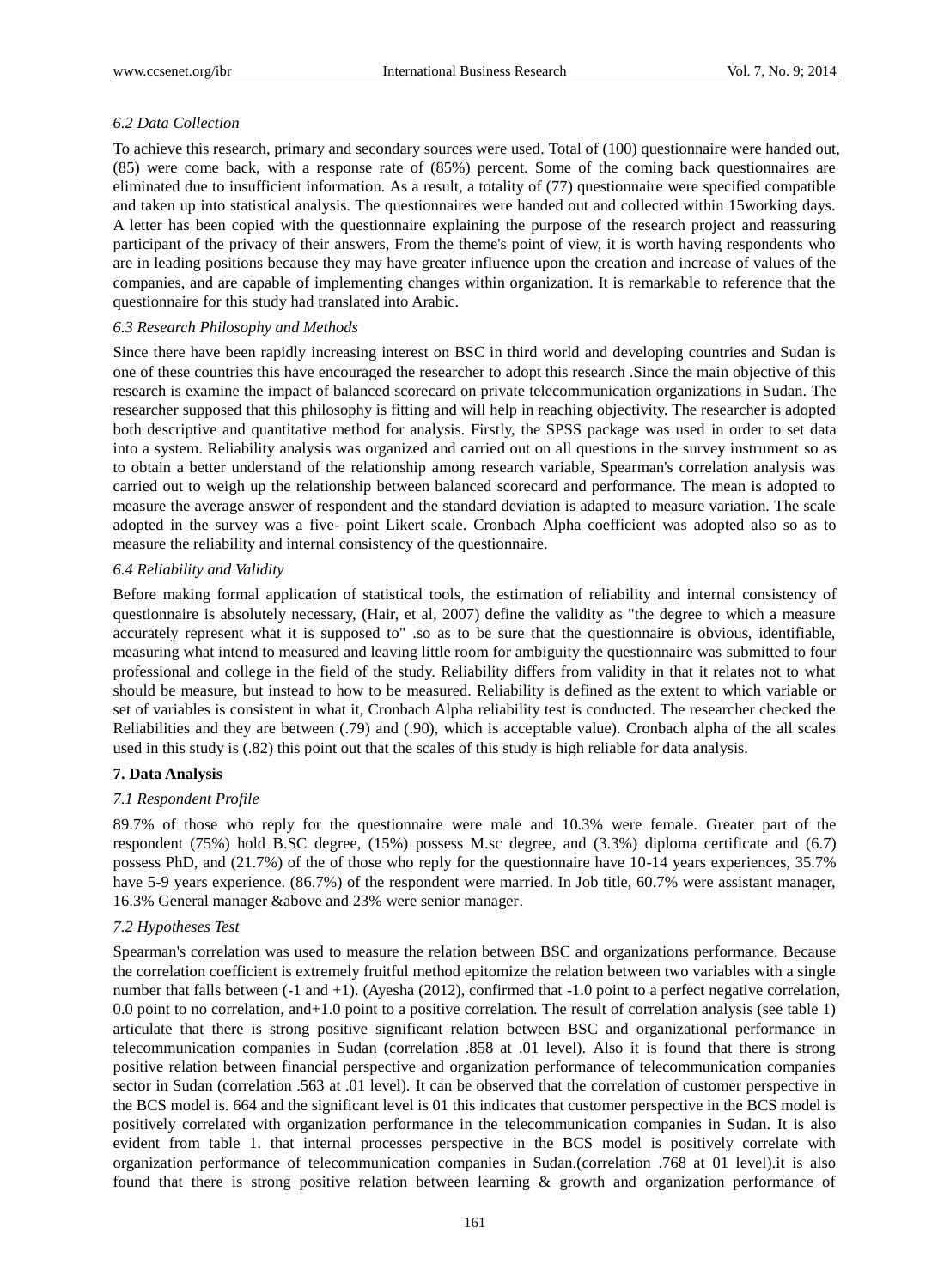telecommunication companies in Sudan (correlation .663 at .01 level) the results tells a significant positive relationship between organization performances of telecommunication companies Sudan. Table 1 delineates the mean score and standard deviation of the four variables. All the factors are having score more than 3.6 though the value of the deviation is less than (1.00) which mean that the concentration of the answers and lack of dispersion. (See table 2). Therefore, the correlation analysis confirmed that all the four hypotheses were accepted. And the finding of the research shows that all balanced scorecard perspective had a significant relation with organizational performance. This result strongly supports the research which indicates to the value of balanced scorecard to organization performance.

#### Table 1. The correlation between BSC and organizational performance

|                                           |                            | <b>Balanced-</b><br>scorecard | <b>Financial</b><br><b>Perspective</b> | <b>Customer</b><br><b>Perspective</b> | <b>Internal</b><br>Perspective | Learning & growth<br>Perspective | Organizational<br><b>Performance</b> |
|-------------------------------------------|----------------------------|-------------------------------|----------------------------------------|---------------------------------------|--------------------------------|----------------------------------|--------------------------------------|
| Spearman's                                | correlation<br>coefficient | 1.000                         | $.823**$                               | $.724**$                              | .678**                         | .809**                           | $.858**$                             |
|                                           | Sig. (1-tailed)            |                               | .000                                   | .000                                  | .000                           | .000                             | .000                                 |
| financial<br>perspective                  | correlation<br>coefficient | .808**                        | 1.000                                  | $.482*$                               | 651**                          | .674                             | $.563**$                             |
|                                           | $Sig.$ (1-tailed)          | .000                          |                                        | .015                                  | .000                           | .000                             | .008                                 |
| customer<br>perspective                   | correlation<br>coefficient | $.764**$                      | $.631**$                               | 1.000                                 | $.324*$                        | $.706**$                         | $.644**$                             |
|                                           | Sig. (1-tailed)            | .000                          | .000                                   |                                       | .064                           | .000                             | .000                                 |
| internal<br>perspective                   | correlation<br>coefficient | $.823**$                      | .792                                   | $.526*$                               | 1.000                          | $.622**$                         | $.768**$                             |
|                                           | Sig. (1-tailed)            | .000.                         | .000                                   | .014                                  |                                | .004                             | .000                                 |
| learning<br>$\&$<br>growth<br>perspective | correlation<br>coefficient | .747**                        | .489**                                 | $.625**$                              | $.567**$                       | 1.000                            | $.663**$                             |
|                                           | Sig. (1-tailed)            | .000                          | .005                                   | .000                                  | .010                           |                                  | .000                                 |
| Organizational<br>performance             | correlation<br>coefficient | 825**                         | $.463**$                               | $.544**$                              | $.754**$                       | $.708**$                         | 1.000                                |
|                                           | $Sig.$ (1-tailed)          | .000                          | .009                                   | .007                                  | .000                           | .000                             |                                      |

**\*\*** Significant at.01 level (1-tailed)

\* Significant at .05 level (1-tailed)

|  | Table 2. Mean & Std. deviation of balanced scorecard |  |
|--|------------------------------------------------------|--|
|--|------------------------------------------------------|--|

| Factors                       | Mean  | Std. Deviation |
|-------------------------------|-------|----------------|
| financial perspective         | 3.824 | .7202          |
| customer perspective          | 3.622 | .8711          |
| internal perspective          | 3.885 | .9306          |
| learning & growth perspective | 3.607 | .8447          |

Source survey data, 2014.

#### **8. Implication: The BSC in Private Sector**

This study is examined private telecommunication managers' point of view and knowledge on the impact of using the BSC on performance. It was directed by various questions developed in the questionnaire since there are few studies in Sudan and in particular in private telecommunication companies dealing with the use and the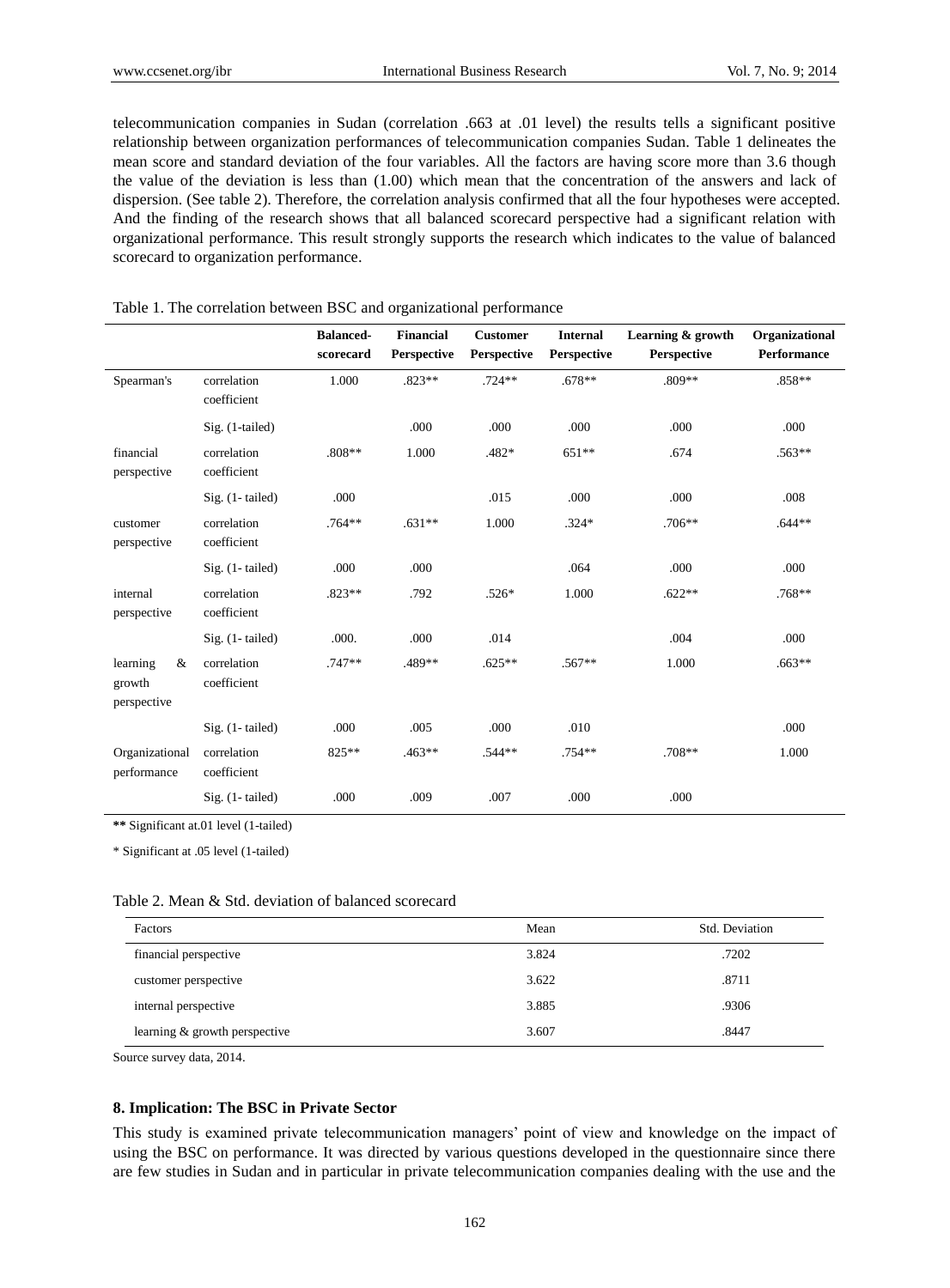impact of BSC but the managers within BSC-using private sector organizations supposed it as a valuable performance measurement and management tool. Three implications have been emerged from his study.

- 1) Organizational strategy should clearly communicate to private sector managers so as to increase their consciousness of the BSC performance management potential.
- 2) Managers and those who dealing with BSC should look for to learn from, and benchmark against other private sector organization that have developed effective BSC framework.
- 3) Emphasize the necessity of applying the BSC in private telecommunication companies in Sudan as strategic tool to measure and advance the performance and rationalize the decision making.

#### **9. Limitation and Direction for Future Research**

The BSC is an instrument which systematically expands the measurement areas traditionally involve accounting and the potential for BSC in supporting the performance management aims of private sector organization is well recognized in the literature and the major reason to implement the BSC is to improve performance. Although there are encouraged result, this research still have un inescapable limitation, the most obvious limitation of the present study is the generalizability of the study, this study has been carried out in private telecommunication companies and the researcher believed that in Sudan each organization's BSC is unique, so care must be taken in generalizing our finding. The finding of this study point out to several avenues for future research in this area and according to above research processes some suggestions are state for future research and they are summed up as follows.

- 1) A future research in this field could be carried out to examine the link between strategic planning, communication of strategy, and effective use of BSC in private sector.
- 2) As this research work carried out in private sector organizations, an empirical research could be carried out to explore the impact of the BSC on public sector organizations.
- 3) Since this study depends only on questionnaire as means of data collecting and the questions contained in the questionnaire are plentiful this study recommend that future researchers should be carried out using the questionnaire and interview face to face to get an immediately explanations from interviewees when it is necessary.

#### **Acknowledgements**

This research project could not have been possible without the help of many people, so I would like to offer my most sincere thanks to all who supported me and without their love I would not be what am I. My mother who inspires me with her daily supplication. My deepest gratitude is also due to my patient good humored and affectionate wife and my daughters from whom I get the oxygen for my best energy.

#### **References**

- Ali, S., Hosein, R., & Mahduih, J. (2011). An investigation into Necessary Prerequisites for Implementation of Balanced scorecard Interdisciplinary. *Journal of Contemporary Research in Business, 3*(6).
- Ayesha, F., & Zareen, H. (2011). Balanced scorecard Perspective on Change and Performance: study of Selected Indian Companies. *Procedia Social and Behavioral science, 24*(2011), 754–768. http://dx.doi.org/10.1016/j.sbspro.2011.043
- Butler, A., Letza, S. T., & Nealla, B. (1997). *Long Range Planning, 30*(2), 245–253. http://dx.doi.org/10.1016/S0024-6301(96)00116-1
- Carlottadel, S., Rebecca, L., Emanuele, P., & Silvia, G. (2012). Assessing Global Performance in Universities: An application of Balanced scorecard. *Procedia social Behavioral science, 46*(2012), 4793–4797.
- Fawazi, A., David, H., & Manzurul, A. (2011). Balanced scorecard Implementation in Jordan: An initial Analysis. *International Journal of Electronic Business Management, 9*(3), 196–210.
- Flapper, S. D., Fortuin, L., & Stoop, P. P. (1996). Toward Consistent Performance Measure System. *International Journal of Operations and Production Management, 16*(7), 27–37. http://dx.doi.org/10.1108/01443579610119144
- Gaafar, M. A. (2013). The impact of strategic planning on private sector organization in Sudan: An empirical research. *International Journal of Business and Management, 8*(10). http://dx.doi.org/10.5539/ijbm.v8n10p134
- Hair, J., Black, W., Babin, B., Anderson, R., & Tatham, R. (2007). *Multivariate Data Analysis* (6th ed.). New